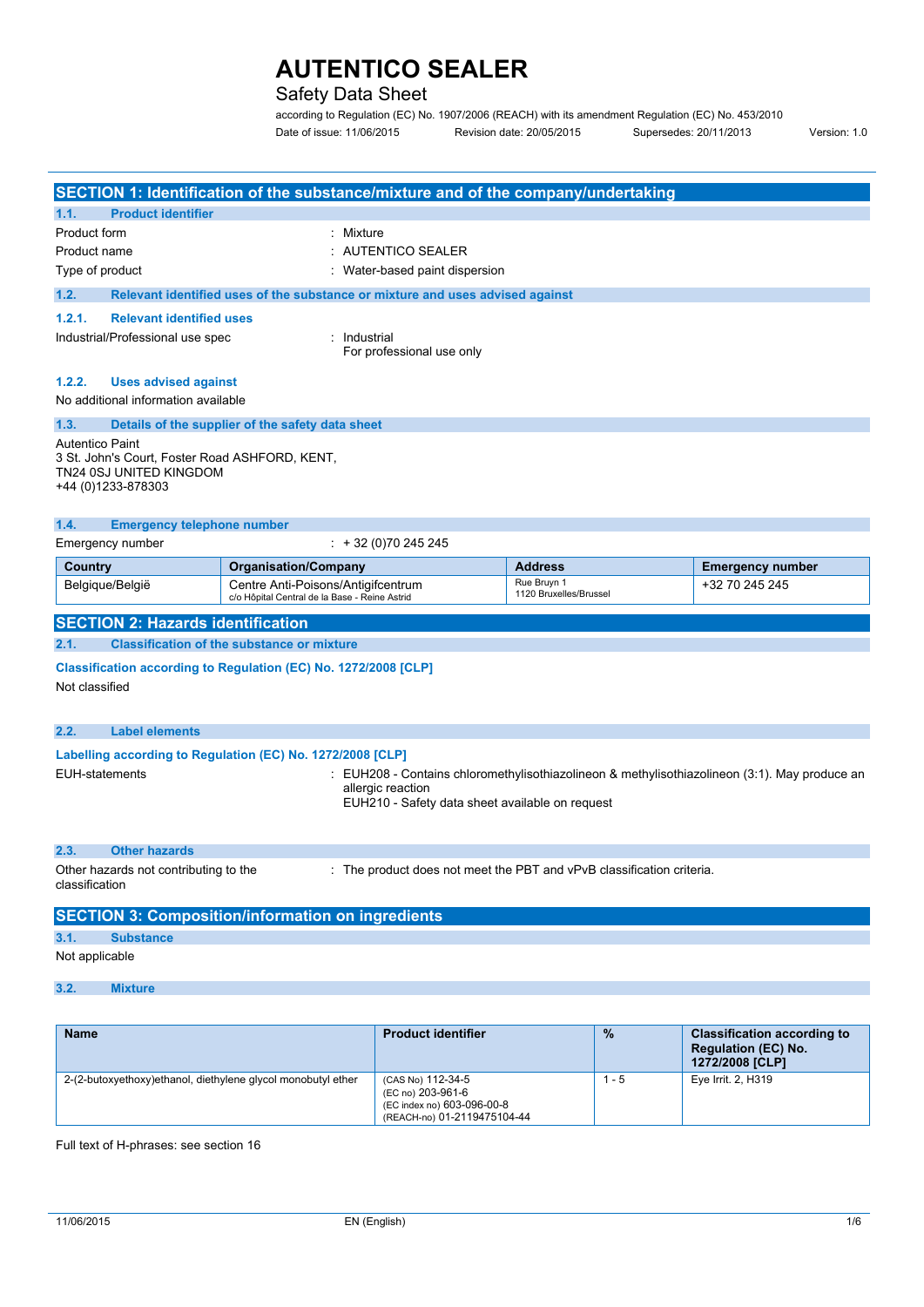## Safety Data Sheet

according to Regulation (EC) No. 1907/2006 (REACH) with its amendment Regulation (EC) No. 453/2010

|                         | <b>SECTION 4: First aid measures</b>                                |                                                                                                                                                                                                      |
|-------------------------|---------------------------------------------------------------------|------------------------------------------------------------------------------------------------------------------------------------------------------------------------------------------------------|
| 4.1.                    | <b>Description of first aid measures</b>                            |                                                                                                                                                                                                      |
|                         | First-aid measures after inhalation                                 | Remove person to fresh air and keep comfortable for breathing.                                                                                                                                       |
|                         | First-aid measures after skin contact                               | Not expected to present a significant skin hazard under anticipated conditions of normal use.<br>Wash skin with plenty of water. Remove/Take off immediately all contaminated clothing.              |
|                         | First-aid measures after eye contact                                | Direct contact with the eyes is likely slightly irritating. Rinse immediately with plenty of water.<br>Obtain medical attention if pain, blinking or redness persist.                                |
|                         | First-aid measures after ingestion                                  | Rinse mouth. Do NOT induce vomiting. Obtain emergency medical attention.                                                                                                                             |
| 4.2.                    | Most important symptoms and effects, both acute and delayed         |                                                                                                                                                                                                      |
| Symptoms/injuries       |                                                                     | : Not expected to present a significant hazard under anticipated conditions of normal use.                                                                                                           |
|                         | Symptoms/injuries after eye contact                                 | Direct contact with the eyes is likely slightly irritating.                                                                                                                                          |
| 4.3.                    |                                                                     | Indication of any immediate medical attention and special treatment needed                                                                                                                           |
| Not required.           |                                                                     |                                                                                                                                                                                                      |
|                         | <b>SECTION 5: Firefighting measures</b>                             |                                                                                                                                                                                                      |
| 5.1.                    | <b>Extinguishing media</b>                                          |                                                                                                                                                                                                      |
|                         | Suitable extinguishing media                                        | : Foam. Dry powder. Carbon dioxide. Water spray. Sand.                                                                                                                                               |
|                         | Unsuitable extinguishing media                                      | None, to our knowledge.                                                                                                                                                                              |
| 5.2.                    | Special hazards arising from the substance or mixture               |                                                                                                                                                                                                      |
| Fire hazard             |                                                                     | : In dry state: combustible.                                                                                                                                                                         |
| <b>Explosion hazard</b> |                                                                     | Not applicable.                                                                                                                                                                                      |
|                         | Reactivity in case of fire                                          | Not applicable.                                                                                                                                                                                      |
| 5.3.                    | <b>Advice for firefighters</b>                                      |                                                                                                                                                                                                      |
|                         | Precautionary measures fire                                         | Avoid (reject) fire-fighting water to enter environment.                                                                                                                                             |
|                         | Protection during firefighting                                      | Do not enter fire area without proper protective equipment, including respiratory protection.                                                                                                        |
| Other information       |                                                                     | High temperature may liberate toxic gases.                                                                                                                                                           |
|                         | <b>SECTION 6: Accidental release measures</b>                       |                                                                                                                                                                                                      |
| 6.1.                    | Personal precautions, protective equipment and emergency procedures |                                                                                                                                                                                                      |
|                         |                                                                     |                                                                                                                                                                                                      |
| 6.1.1.                  | For non-emergency personnel<br>Protective equipment                 | : Wear suitable protective clothing, gloves and eye/face protection.                                                                                                                                 |
| 6.1.2.                  | For emergency responders                                            |                                                                                                                                                                                                      |
|                         | No additional information available                                 |                                                                                                                                                                                                      |
| 6.2.                    |                                                                     |                                                                                                                                                                                                      |
|                         | <b>Environmental precautions</b><br>floating screens if possible.   | Prevent entry to sewers and public waters. Notify authorities if liquid enters sewers or public waters. Restrict liquid from spreading over surface with                                             |
| 6.3.                    | Methods and material for containment and cleaning up                |                                                                                                                                                                                                      |
|                         | Methods for cleaning up                                             | : Clean up any spills as soon as possible, using an absorbent material to collect it. Waste to<br>eliminate according to chemical waste law.                                                         |
| 6.4.                    | <b>Reference to other sections</b>                                  |                                                                                                                                                                                                      |
|                         | See Heading 8. Exposure controls and personal protection.           |                                                                                                                                                                                                      |
|                         | <b>SECTION 7: Handling and storage</b>                              |                                                                                                                                                                                                      |
| 7.1.                    | <b>Precautions for safe handling</b>                                |                                                                                                                                                                                                      |
|                         | Precautions for safe handling                                       | Wash hands and other exposed areas with mild soap and water before eating, drinking or<br>smoking and when leaving work. Provide good ventilation in process area to prevent formation<br>of vapour. |
| 7.2.                    | Conditions for safe storage, including any incompatibilities        |                                                                                                                                                                                                      |
| Storage conditions      |                                                                     | Keep container closed when not in use.                                                                                                                                                               |
|                         | Storage temperature                                                 | $5 - 30 °C$                                                                                                                                                                                          |
| Storage area            |                                                                     | Store away from freezing (avoid freezing during storage).                                                                                                                                            |
| 7.3.                    | <b>Specific end use(s)</b>                                          |                                                                                                                                                                                                      |
|                         | No additional information available                                 |                                                                                                                                                                                                      |
|                         | <b>SECTION 8: Exposure controls/personal protection</b>             |                                                                                                                                                                                                      |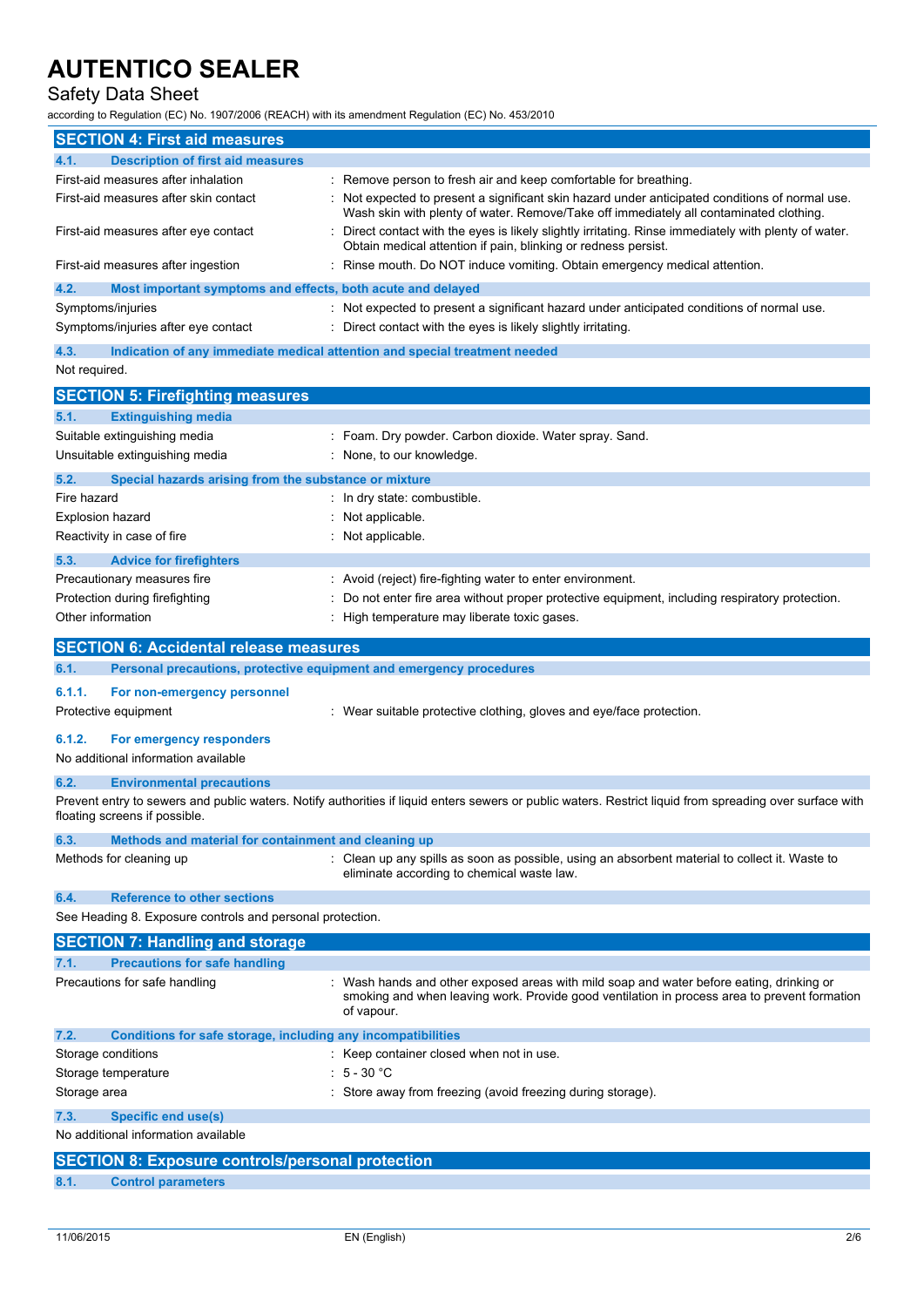### Safety Data Sheet

according to Regulation (EC) No. 1907/2006 (REACH) with its amendment Regulation (EC) No. 453/2010

|                | 2-(2-butoxyethoxy)ethanol, diethylene glycol monobutyl ether (112-34-5) |                           |
|----------------|-------------------------------------------------------------------------|---------------------------|
| United Kingdom | Local name                                                              | 2-(2-Butoxyethoxy)ethanol |
| United Kingdom | WEL TWA (mg/m <sup>3</sup> )                                            | $67.5 \,\mathrm{mq/m^3}$  |
| United Kingdom | WEL TWA (ppm)                                                           | $10$ ppm                  |
| United Kingdom | WEL STEL (mg/m <sup>3</sup> )                                           | 101.2 mg/m <sup>3</sup>   |
| United Kingdom | WEL STEL (ppm)                                                          | 15 ppm                    |

| 8.2.<br><b>Exposure controls</b> |                                                                                                                                    |
|----------------------------------|------------------------------------------------------------------------------------------------------------------------------------|
| Hand protection                  | : Wear protective gloves.                                                                                                          |
| Eye protection                   | : Where contact with eyes or skin is likely, wear suitable protection.                                                             |
| Skin and body protection         | : If repeated skin contact or contamination of clothing is likely, protective clothing should be<br>worn. Avoid contact with skin. |
| Respiratory protection           | : No special respiratory protection equipment is recommended under normal conditions of use<br>with adequate ventilation           |
| Environmental exposure controls  | : Do not flush into surface water or sewer system.                                                                                 |
| Other information                | : Do not eat, drink or smoke during use.                                                                                           |

### **SECTION 9: Physical and chemical properties**

| Information on basic physical and chemical properties<br>9.1. |                                                                                                                                      |
|---------------------------------------------------------------|--------------------------------------------------------------------------------------------------------------------------------------|
| Physical state                                                | : Liquid                                                                                                                             |
| Colour                                                        | Clear.                                                                                                                               |
| Odour                                                         | Characteristic.                                                                                                                      |
| Odour threshold                                               | No data available                                                                                                                    |
| рH                                                            | $: 7.5 - 10$                                                                                                                         |
| Relative evaporation rate (butylacetate=1)                    | No data available                                                                                                                    |
| Melting point                                                 | No data available                                                                                                                    |
| Freezing point                                                | : $\approx 0$ °C                                                                                                                     |
| Boiling point                                                 | $\approx$ 100 °C                                                                                                                     |
| Flash point                                                   | Not applicable.                                                                                                                      |
| Auto-ignition temperature                                     | No data available                                                                                                                    |
| Decomposition temperature                                     | No data available                                                                                                                    |
| Flammability (solid, gas)                                     | Non flammable                                                                                                                        |
| Vapour pressure                                               | No data available                                                                                                                    |
| Relative vapour density at 20 °C                              | No data available                                                                                                                    |
| Relative density                                              | : 1.16                                                                                                                               |
| Solubility                                                    | Soluble in water.<br>Water: Soluble                                                                                                  |
| Log Pow                                                       | No data available                                                                                                                    |
| Viscosity, kinematic                                          | No data available                                                                                                                    |
| Viscosity, dynamic                                            | $\approx$ 25000 mPa.s                                                                                                                |
| <b>Explosive properties</b>                                   | Not applicable.                                                                                                                      |
| Oxidising properties                                          | Not applicable.                                                                                                                      |
| <b>Explosive limits</b>                                       | : No data available                                                                                                                  |
| 9.2.<br><b>Other information</b>                              |                                                                                                                                      |
| VOC content                                                   | : $\approx$ 10 g/l Interior matt walls and ceilings (Gloss <25%@60°) : Value limits of the EU for this<br>product (VOC 2010): 30 q/l |

|                 | <b>SECTION 10: Stability and reactivity</b>           |              |     |
|-----------------|-------------------------------------------------------|--------------|-----|
| 10.1.           |                                                       |              |     |
|                 | <b>Reactivity</b>                                     |              |     |
| Not applicable. |                                                       |              |     |
| 10.2.           | <b>Chemical stability</b>                             |              |     |
|                 | Not established. Stable under normal conditions.      |              |     |
| 10.3.           | <b>Possibility of hazardous reactions</b>             |              |     |
|                 | Not established. Refer to section 10.1 on Reactivity. |              |     |
| 10.4.           | <b>Conditions to avoid</b>                            |              |     |
|                 | Direct sunlight. Extremely high or low temperatures.  |              |     |
| 11/06/2015      |                                                       | EN (English) | 3/6 |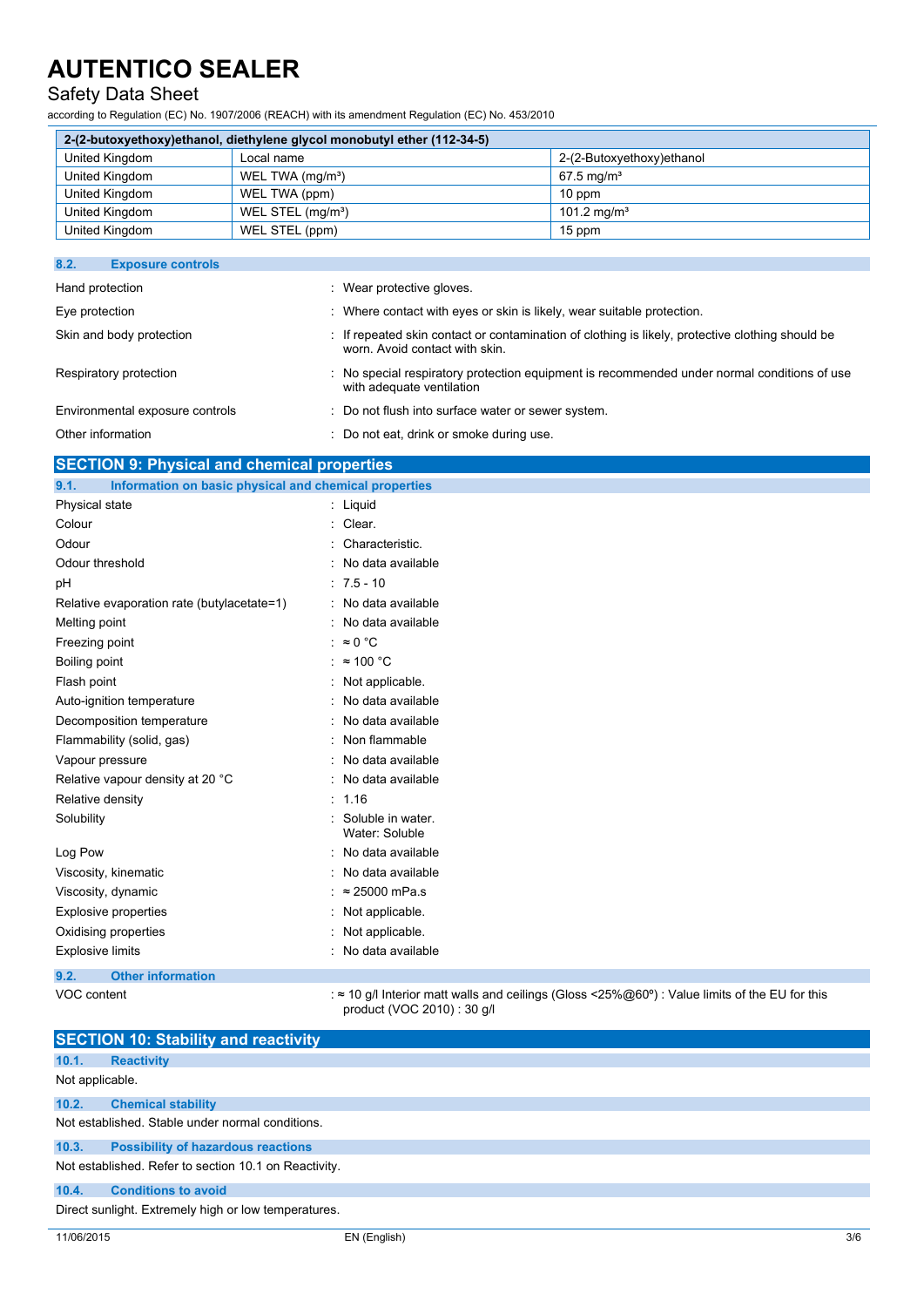### Safety Data Sheet

according to Regulation (EC) No. 1907/2006 (REACH) with its amendment Regulation (EC) No. 453/2010

#### **10.5. Incompatible materials**

Strong acids. Strong bases.

#### **10.6. Hazardous decomposition products**

fume. Carbon monoxide. Carbon dioxide. Incomplete combustion will generate poisonous carbon monoxide, carbon dioxide and other toxic gases.

| <b>SECTION 11: Toxicological information</b>           |                                                                                                                    |
|--------------------------------------------------------|--------------------------------------------------------------------------------------------------------------------|
| Information on toxicological effects<br>11.1.          |                                                                                                                    |
| Acute toxicity                                         | : Not classified                                                                                                   |
| Skin corrosion/irritation                              | Not classified<br>Based on available data, the classification criteria are not met                                 |
| Serious eye damage/irritation                          | pH: 7.5 - 10<br>Not classified<br>Based on available data, the classification criteria are not met<br>pH: 7.5 - 10 |
| Respiratory or skin sensitisation                      | Not classified<br>Based on available data, the classification criteria are not met                                 |
| Germ cell mutagenicity                                 | : Not classified<br>Based on available data, the classification criteria are not met                               |
| Carcinogenicity                                        | Not classified                                                                                                     |
| Reproductive toxicity                                  | Not classified<br>Based on available data, the classification criteria are not met                                 |
| Specific target organ toxicity (single exposure)       | : Not classified<br>Based on available data, the classification criteria are not met                               |
| Specific target organ toxicity (repeated<br>exposure)  | Not classified<br>Based on available data, the classification criteria are not met                                 |
| Aspiration hazard                                      | Not classified<br>Based on available data, the classification criteria are not met                                 |
| Potential adverse human health effects and<br>symptoms | : Based on available data, the classification criteria are not met.                                                |
| <b>SECTION 12: Ecological information</b>              |                                                                                                                    |
| 12.1.<br><b>Toxicity</b>                               |                                                                                                                    |
| Ecology - general                                      | : In water, material soluble.                                                                                      |
| 12.2.<br><b>Persistence and degradability</b>          |                                                                                                                    |
| No additional information available                    |                                                                                                                    |
| <b>Bioaccumulative potential</b><br>12.3.              |                                                                                                                    |
| No additional information available                    |                                                                                                                    |
| 12.4.<br><b>Mobility in soil</b>                       |                                                                                                                    |
| <b>AUTENTICO SEALER</b>                                |                                                                                                                    |
| Ecology - soil                                         | None known.                                                                                                        |
| ADE<br><b>Desults of DDT and UDUD second</b>           |                                                                                                                    |

**Results of PBT and vPv** No additional information available

```
12.6. Other adverse effects
```
Additional information **interest in the environment** : Avoid release to the environment

| <b>SECTION 13: Disposal considerations</b>       |                                                                                                    |
|--------------------------------------------------|----------------------------------------------------------------------------------------------------|
| 13.1.<br><b>Waste treatment methods</b>          |                                                                                                    |
| Waste disposal recommendations                   | : Forbidden through garbage can or sewerage, follow the next guidelines: 75/442/EG &<br>91/689/EG. |
| Ecology - waste materials                        | : Avoid release to the environment.                                                                |
| <b>SECTION 14: Transport information</b>         |                                                                                                    |
| In accordance with ADR / RID / IMDG / IATA / ADN |                                                                                                    |
| 14.1.<br><b>UN number</b>                        |                                                                                                    |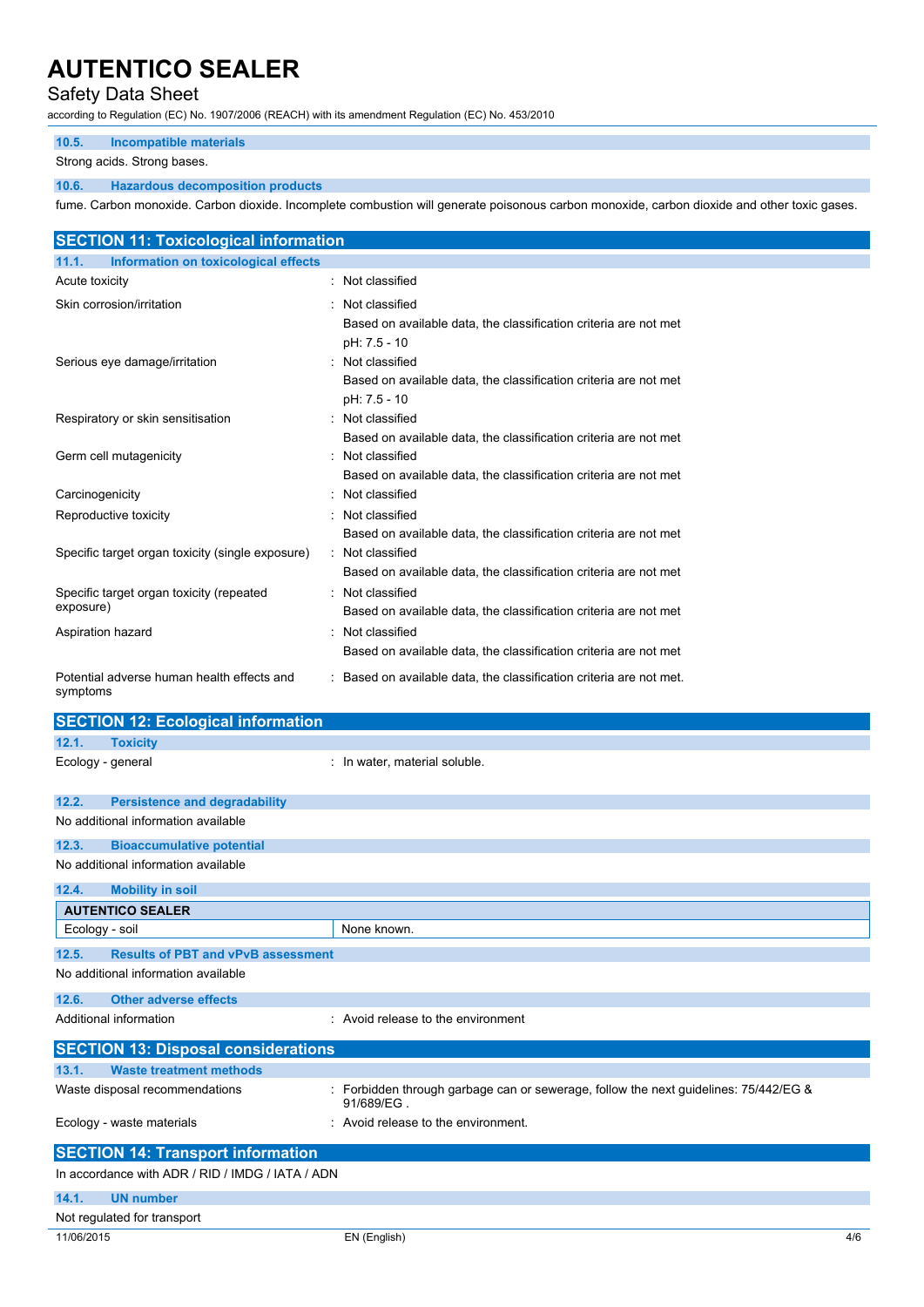## Safety Data Sheet

according to Regulation (EC) No. 1907/2006 (REACH) with its amendment Regulation (EC) No. 453/2010

| 14.2.<br><b>UN proper shipping name</b>                                                                 |                                                                                                                                                                  |
|---------------------------------------------------------------------------------------------------------|------------------------------------------------------------------------------------------------------------------------------------------------------------------|
| Proper Shipping Name (ADR)                                                                              | : Not applicable                                                                                                                                                 |
| Proper Shipping Name (IATA)                                                                             | : Not applicable                                                                                                                                                 |
| 14.3.<br><b>Transport hazard class(es)</b>                                                              |                                                                                                                                                                  |
| <b>ADR</b>                                                                                              |                                                                                                                                                                  |
| Transport hazard class(es) (ADR)                                                                        | : Not applicable                                                                                                                                                 |
|                                                                                                         |                                                                                                                                                                  |
| <b>IATA</b>                                                                                             |                                                                                                                                                                  |
| Transport hazard class(es) (IATA)                                                                       | : Not applicable                                                                                                                                                 |
|                                                                                                         |                                                                                                                                                                  |
| 14.4.<br><b>Packing group</b>                                                                           |                                                                                                                                                                  |
| Packing group (ADR)                                                                                     | : Not applicable                                                                                                                                                 |
| Packing group (IATA)                                                                                    | : Not applicable                                                                                                                                                 |
| 14.5.<br><b>Environmental hazards</b>                                                                   |                                                                                                                                                                  |
| : No<br>Dangerous for the environment                                                                   |                                                                                                                                                                  |
| Other information                                                                                       | : No supplementary information available                                                                                                                         |
|                                                                                                         |                                                                                                                                                                  |
| 14.6.<br><b>Special precautions for user</b>                                                            |                                                                                                                                                                  |
| - Overland transport                                                                                    |                                                                                                                                                                  |
| No data available                                                                                       |                                                                                                                                                                  |
|                                                                                                         |                                                                                                                                                                  |
| - Air transport<br>No data available                                                                    |                                                                                                                                                                  |
|                                                                                                         |                                                                                                                                                                  |
| 14.7.<br>Transport in bulk according to Annex II of MARPOL 73/78 and the IBC Code                       |                                                                                                                                                                  |
| Not applicable                                                                                          |                                                                                                                                                                  |
| <b>SECTION 15: Regulatory information</b>                                                               |                                                                                                                                                                  |
| 15.1.<br>Safety, health and environmental regulations/legislation specific for the substance or mixture |                                                                                                                                                                  |
|                                                                                                         |                                                                                                                                                                  |
| 15.1.1.<br><b>EU-Regulations</b>                                                                        |                                                                                                                                                                  |
| Contains no substances with Annex XVII restrictions                                                     |                                                                                                                                                                  |
| Contains no substance on the REACH candidate list                                                       |                                                                                                                                                                  |
| Contains no REACH Annex XIV substances                                                                  |                                                                                                                                                                  |
|                                                                                                         |                                                                                                                                                                  |
| VOC content                                                                                             |                                                                                                                                                                  |
|                                                                                                         | : ≈ 10 g/l Interior matt walls and ceilings (Gloss <25%@60°) : Value limits of the EU for this<br>product (VOC 2010) : 30 g/l                                    |
|                                                                                                         |                                                                                                                                                                  |
| 15.1.2.<br><b>National regulations</b>                                                                  |                                                                                                                                                                  |
| No additional information available                                                                     |                                                                                                                                                                  |
|                                                                                                         |                                                                                                                                                                  |
| 15.2.<br><b>Chemical safety assessment</b>                                                              |                                                                                                                                                                  |
| No chemical safety assessment has been carried out                                                      |                                                                                                                                                                  |
| <b>SECTION 16: Other information</b>                                                                    |                                                                                                                                                                  |
|                                                                                                         |                                                                                                                                                                  |
| Data sources                                                                                            | : REGULATION (EC) No 1272/2008 OF THE EUROPEAN PARLIAMENT AND OF THE<br>COUNCIL of 16 December 2008 on classification, labelling and packaging of substances and |
|                                                                                                         | mixtures, amending and repealing Directives 67/548/EEC and 1999/45/EC, and amending                                                                              |
|                                                                                                         | Regulation (EC) No 1907/2006.                                                                                                                                    |
| Other information                                                                                       | : None.                                                                                                                                                          |
| Full text of H- and EUH-statements:                                                                     |                                                                                                                                                                  |
| Eye Irrit. 2                                                                                            | Serious eye damage/eye irritation, Category 2                                                                                                                    |
| H319                                                                                                    | Causes serious eye irritation                                                                                                                                    |
| <b>EUH208</b><br><b>EUH210</b>                                                                          | Contains . May produce an allergic reaction<br>Safety data sheet available on request                                                                            |

SDS EU (REACH Annex II)